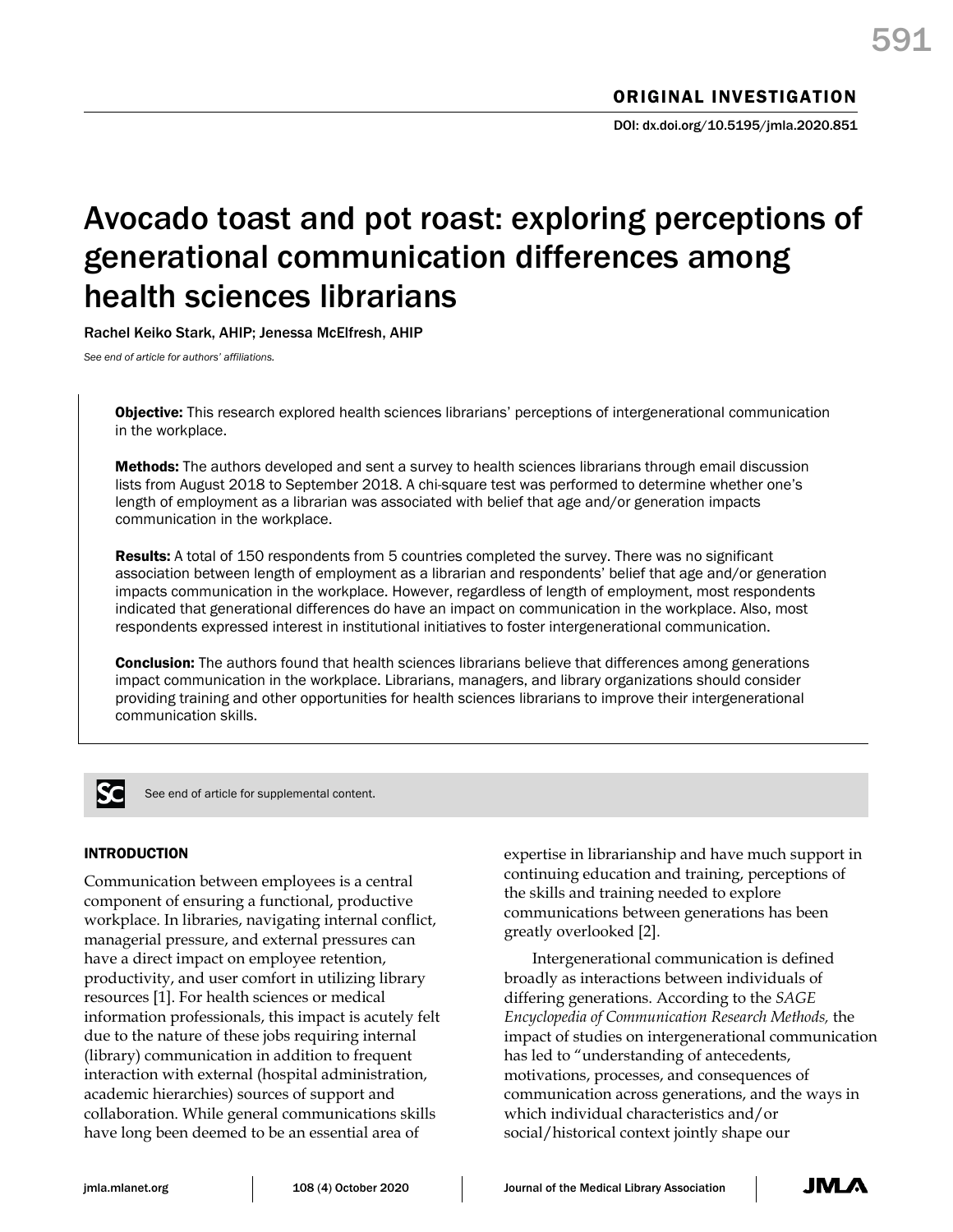interpretations of and responses to such interactions" [3]. This has profound implications in libraries, including in the unique workplace interactions and assistance of patron groups that utilize health sciences libraries. In the health sciences library context, intergenerational communication can take the form of interactions between direct coworkers, supervisors, subordinates, library users, and external governing bodies and collaborators.

The authors' previous literature review found no research investigating intergenerational communication in health sciences librarians' work experiences [4]. This study sought to fill this gap by serving as an initial, broad exploration into the perceptions and experiences of health sciences librarians related to generational labels and intergenerational communication in the workplace.

Our hypothesis was that length of employment as a health sciences librarian at a given institution influences perception of the impact of age and/or generational communication in the workplace. This hypothesis was formed based upon qualitative data collected at an interactive poster session, in which we directly engaged with health sciences librarians and received feedback via verbal and written responses about librarians' experiences with intergenerational communication in the health sciences workplace [5]. Beyond this hypothesis, our study results revealed the presence of broader interest in and perceived conflicts regarding intergenerational interactions in health sciences libraries, demonstrating the ongoing necessity of inquiry into intergenerational studies in the library workplace.

## **METHODS**

Our study was conducted via an electronic survey on the Qualtrics platform. The survey had twentyone questions; seventeen questions had Likert scale responses; and four questions had free-text responses (supplemental appendix). We used the term "health sciences library" or "health sciences librarian" to refer to any library or information professional with a focus on health care, medicine, or related allied health disciplines in their professional settings.

Though generations can be defined based on age groupings, relationships, or developmental stages, this study primarily addressed generations by age groupings, as determined by year of birth and

defined by the Pew Research Center [3, 6]. The Pew Research Center is a nonpartisan, nonprofit organization and, thus, provides less biased, freely available generational definitions. As the Pew Research Center generational data are freely available online to the general public, respondents could choose to verify the definitions that we provided, as the precise years associated with generational labels sometimes change, based on the evolution of life experiences per generational label, or differ, based on reporting agency [6].

Two survey questions used the phrase "age and/or generation" to solicit respondents' perceptions of the influence of these factors in the workplace. For these questions, age and generation were conflated into one category, based on the Pew determinants of generation by age, and our desire to solicit the opinions of respondents who did not believe in generational labels, as first observed during the interactive poster session on the topic.

Areas of particular interest included possible influence of years in the profession on perception of the communication abilities of other librarians, possible impact of self-perceived age on communication with other librarians from different age groups, and self-perception of communication ability across generations. The survey included options for respondents to write in comments to collect limited feedback to enrich the authors' understanding of the collected data.

The survey was tested for ease of use and logical reliability by having librarians outside of the health sciences complete the survey, and the survey was then adjusted based on their feedback. The survey was submitted as part of the institutional review board (IRB) process at two different universities: Sacramento State University and Clemson University. After IRB approval of the project at both institutions, the survey was embedded in an email that included informed consent and our contact information. The email was sent out in August 2018 to the MEDLIB-L email discussion list and MLA chapter email discussion lists, such as the list of the Northern California and Nevada Medical Library Group and Southern Chapter of the Medical Library Association. Unexpectedly, the survey also became of interest to librarians in Canada, the United Kingdom, and Australia, with members of medical library groups from those countries contacting us and asking to send the survey to email discussion

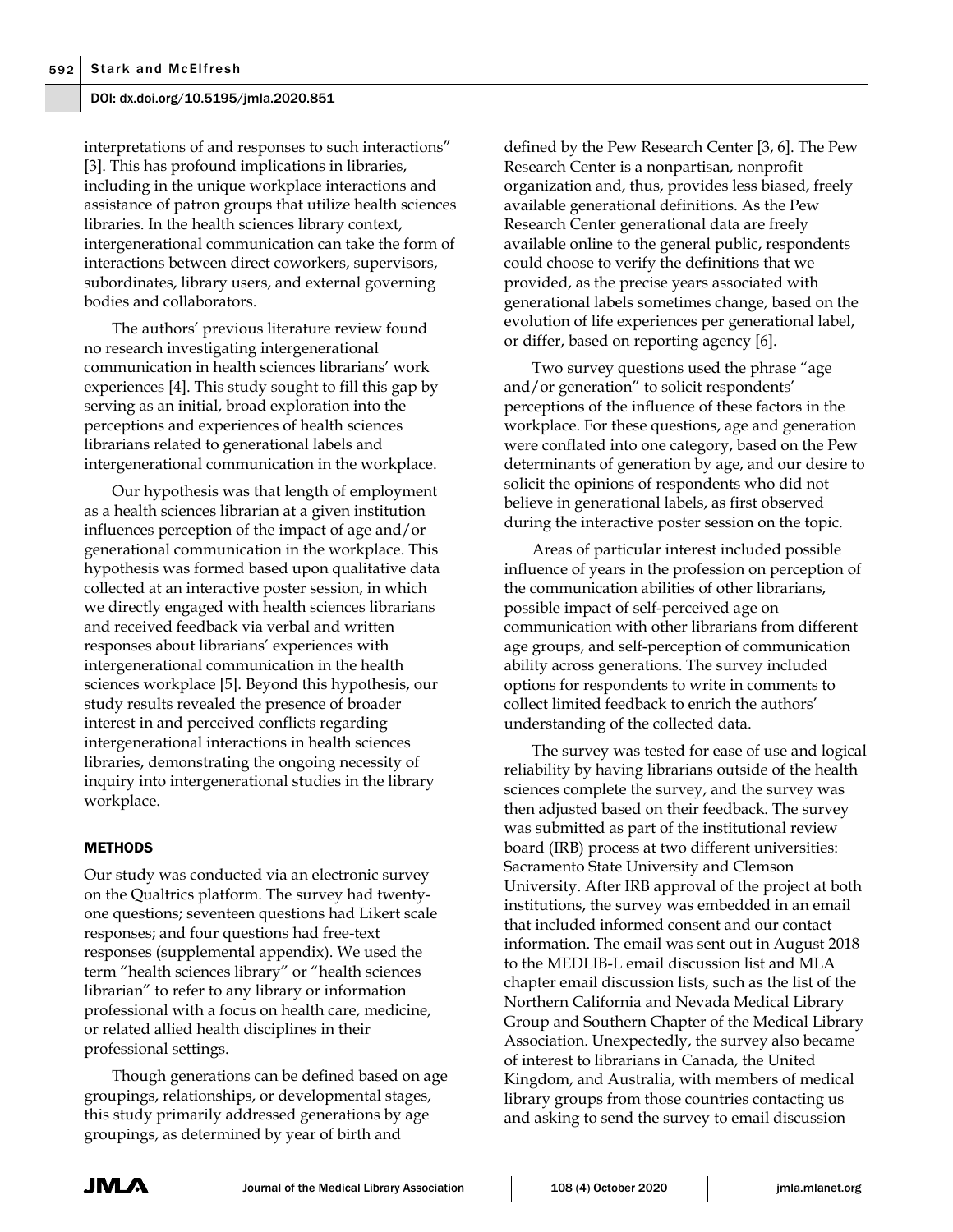lists in their countries, to which we granted permission. The survey was closed after five weeks.

Survey data were analyzed using SPSS version 25, with statistical significance defined as a 2-tailed *p*<0.05.

## RESULTS

A total of 150 respondents completed the survey, with 28 additional incomplete responses, resulting in a completion rate of 84%. Due to the unknown number of email discussion lists to which the survey was sent through respondents forwarding it, the overall response rate was unknown. Most respondents were between 45–64 years old (51%), followed by 35–44 years (22%), 25–34 years (17%), 65 years or older (9%), and 24 years or younger (1%). Most respondents had more than 11 years of experience in health sciences libraries (56%). Librarians with more years of experience tended to be older. Nearly half (45%) of respondents worked in academic health sciences libraries, 36% worked in hospital libraries, and the others worked in general academic, corporate, or other settings. Reflecting the demographics of the library profession [7], most respondents identified as female (88%), almost 10% identified as male, and 1 respondent identified as nonbinary.

Most of the 150 completed responses were from librarians located in the United States; however,

about 10% of completed responses were from countries around the world. There were 5 responses from Canada, 5 from Australia, 4 from New Zealand, and 2 from the United Kingdom.

The survey asked respondents to identify the generation with which they most closely identified. Most respondents (43%) identified as Generation X, 33% identified as Baby Boomers, 23% identified as Millennials, and 1% identified as being a member of the Silent Generation. No respondents identified as a member of the Post-Millennial generation (Figure 1).

In free-text responses, respondents reported a variety of opinions regarding their agreement with their generational labels. Some self-identified with the generational label assigned to their year of birth, for example, "I am the quintessential baby boomer. My Dad served in WWII." Others agreed with the label but disagreed with its accompanying stereotypes, for example, "I do feel that I am a millennial, but I do not feel as though I fit the 'stereotypes' of the millennial generation." Other responses seemed somewhat contradictory, such as "Generations are a social construct that needlessly separate our society but at least most millennials aren't hateful about it like people in other age groups I've seen in general." Not all respondents identified with their generational labels and provided commentary such as "I've never felt like I fit into the Gen X characteristics."



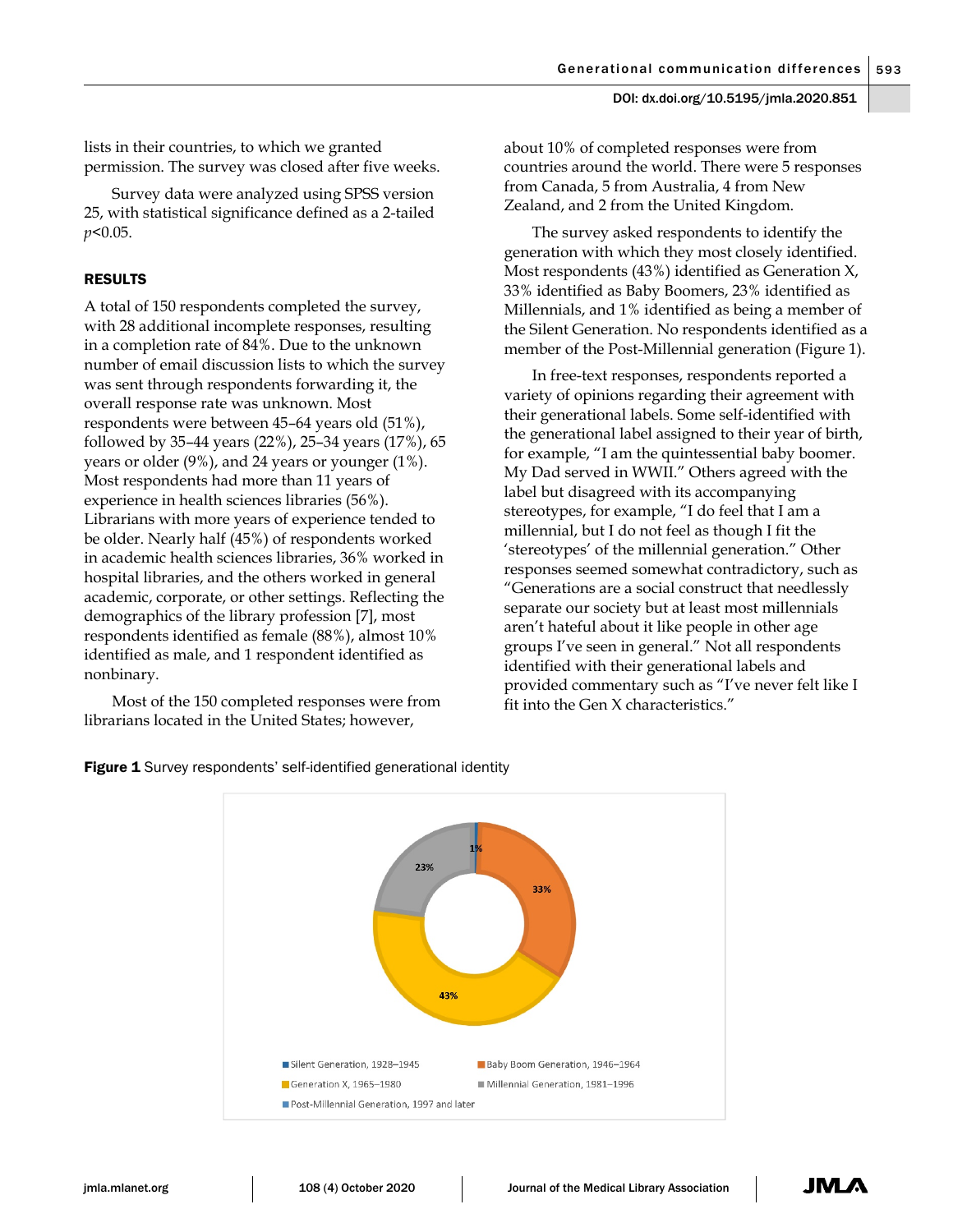Overall, 13% of respondents strongly agreed, 28% agreed, and 25% somewhat agreed that age and/or generational differences have an impact on communication in the workplace. However, we found no significant relationship between one's length of time in the library profession and belief that age and/or generational differences had an impact on communication in the workplace (χ2(18)=0.396, *p*>0.05) (Figure 2). Similarly, there were no significant relationships between one's generation (Figure 3) or age (Figure 4) and belief that age and/or generational differences have an impact on communication in the workplace.

Although most respondents believed that age and/or generation had an impact on communication in the workplace, a minority of respondents (22%) reported that their institutions or libraries took actions to foster communication between people of different generations. Of those who responded affirmatively, the examples that they provided including trainings, voluntary institutional groups, low-stakes social settings, programs offered through collaborations with diversity and inclusion groups,

mentoring scenarios, and social settings in which intergenerational collaboration was an outcome but not a stated goal. Also, most respondents (60%) strongly agreed, agreed, or somewhat agreed that they would find institutional initiatives to foster intergenerational communication helpful (Figure 5).

## **DISCUSSION**

We found no statistically significant association between a health sciences librarian's length of employment and their perceptions of how age and/or generation communication issues impacted the workplace experience. Although length of employment in a library did not impact these generational perceptions, the survey results suggested that facets of age and generation impacted how health sciences librarians perceived their interactions with colleagues, regardless of their length of employment. Thus, the collected information offered interesting insights and provided opportunities for reflection regarding communication among generations in the health sciences library workforce.

**Figure 2** Respondents' belief that age and/or generation has an impact on communication in the workplace based on years worked in a library



JML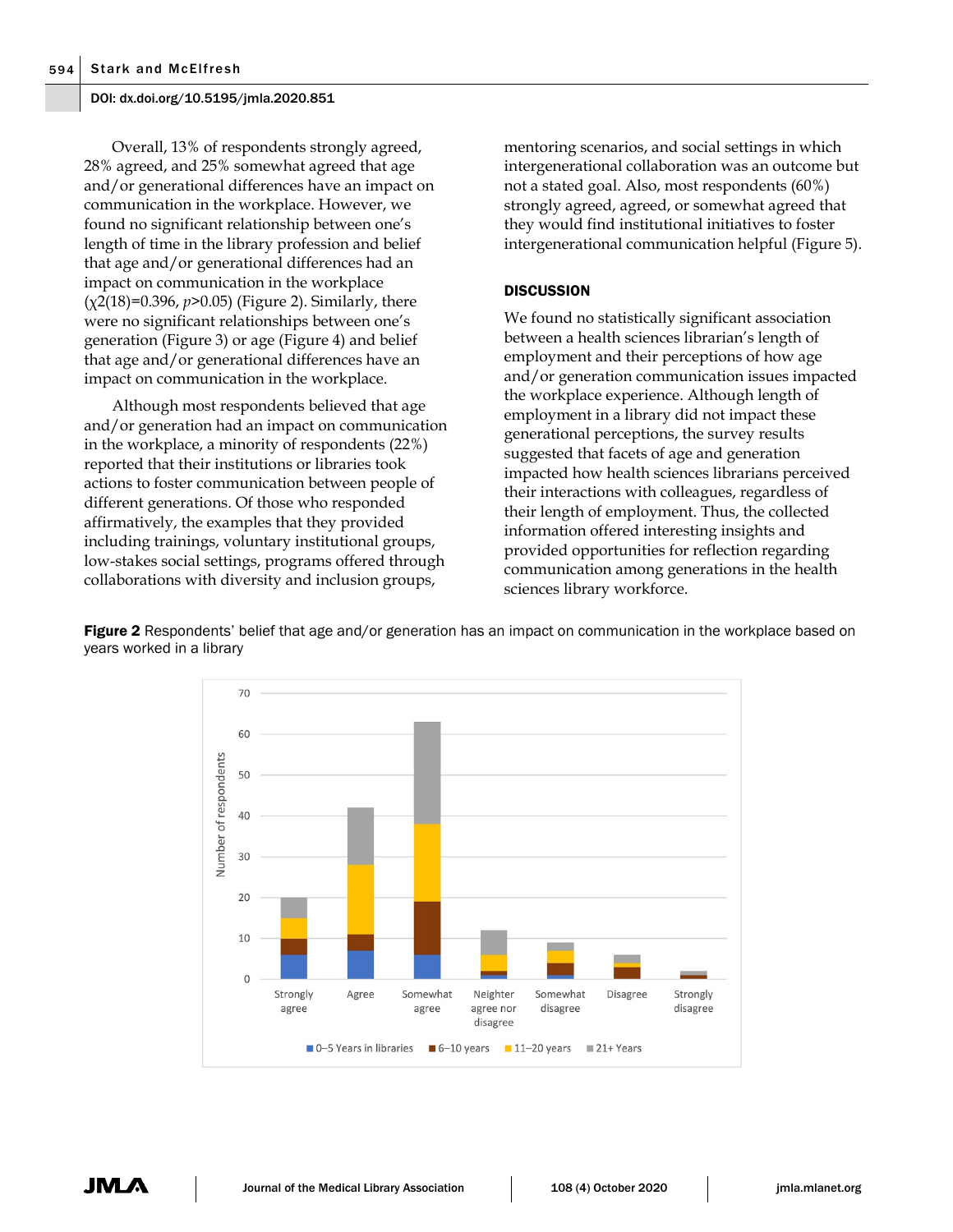

Figure 3 Respondents' belief that age and/or generation has an impact on communication in the workplace based on respondents' generation

Figure 4 Respondents' belief that age and/or generation has an impact on communication in the workplace based on respondent age

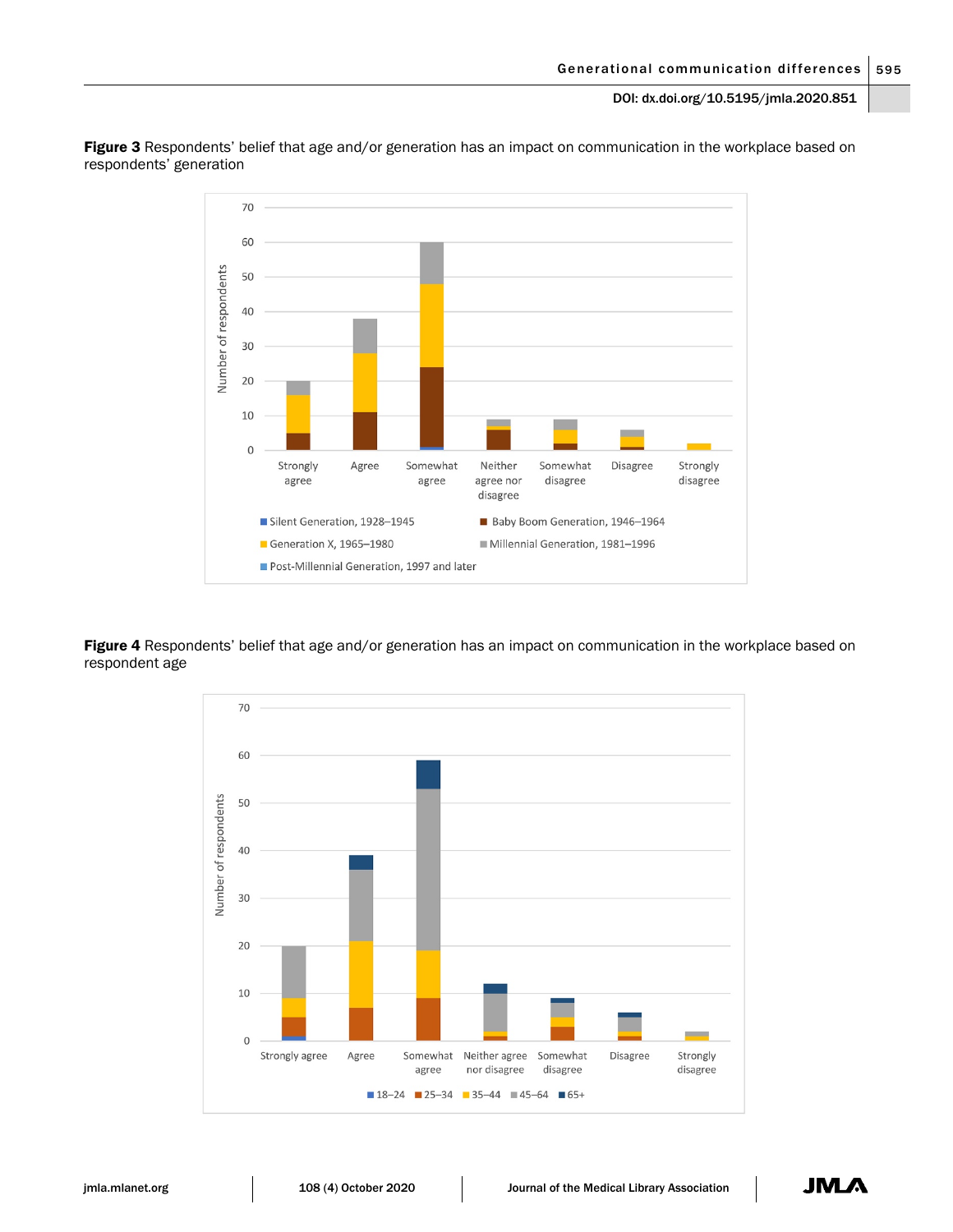

**Figure 5** Respondents' interest in institutional initiatives to foster intergenerational communication

The varying differences in opinion on generations in the health sciences library workplace that were expressed by survey respondents in open ended responses indicated that there was not a cohesive attitude toward generations in the health library workforce. The varied and at times opposing opinions on intergenerational communication in libraries was revelatory in that it highlighted the inherent conflict in exploring the topic and the necessity of continued workplace training and conversations to make sure that all viewpoints are validated and treated with respect.

Although underexplored among health sciences librarians, interactions between generations have been explored in other professions as an extension of communications studies and the unprecedented age diversity in the twenty-first century workforce [8]. For example, among nurses, generational divides have been reinforced through socialization and onthe-job training [9]. In both the United States and Thailand, bankers who were older employed more negative and commanding communication [10]. Furthermore, different generations of hospitality workers in North America have shown different preferences for types of communication in the workplace [11]. This research in other professions echoed the themes that were explored in this study,

exploring the impact of generational identity on workplace communication and other aspects of professional conduct. As related studies in other fields attest, intergenerational communication was perceived by respondents to have a demonstrated impact on the working environment of health sciences librarians [12].

In the present study, respondents were asked to specify their generational label based on the years assigned by the Pew Research Center [6] and were then asked if they agreed with this label and given space to elaborate. We understand that this topic can be contentious and wanted to ensure that respondents had the opportunity to provide clarifying information. The open-ended responses suggested that although most respondents agreed with their Pew-defined generational label, a substantial portion of respondents either did not agree or had mixed feelings regarding generational labels in general.

Definitions of generational labels (e.g., "Baby Boomer," "Generation X") beyond their year ranges were not provided in the survey, yet respondents freely used generational labels in their open-ended responses, indicating their familiarity with these labels. In the open-ended responses, we found widespread stereotyping and generalizations